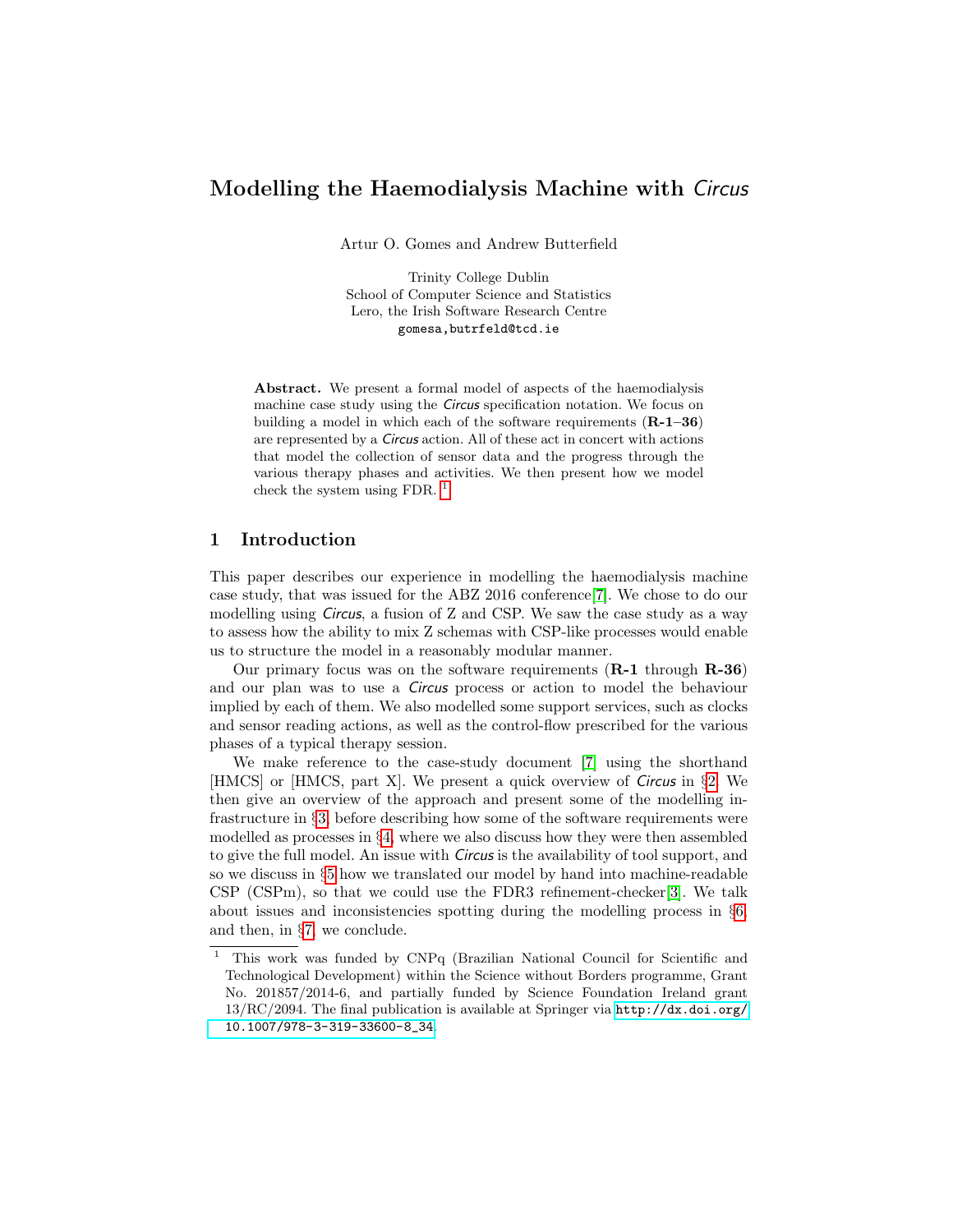## <span id="page-1-0"></span>2 Quick Circus Guide

Woodcock and Cavalcanti developed Circus[\[12](#page-15-2)[,10\]](#page-15-3), as a formalism which not only combines Z[\[13\]](#page-15-4) and CSP[\[6\]](#page-15-5), but also Dijkstra's guarded command language [\[2\]](#page-15-6). Its semantics is based on the Unifying Theories of Programming (UTP)[\[5\]](#page-15-7) and it has a refinement calculus, developed by Oliveira<sup>[\[9\]](#page-15-8)</sup> based on that of Morgan<sup>[\[8\]](#page-15-9)</sup>. The thesis by Oliveria<sup>[\[9\]](#page-15-8)</sup> is also the de-facto reference for  $Circus^2$  $Circus^2$ .

A Circus script can be considered as a series of "paragraphs", which can be either Z paragraphs or CSP process definitions, or a hybrid mix of CSP with "commands" to produce actions. The key feature here is that Circus uses Zschemas to declare variables and state invariants, and then allows CSP actions to refer to and modify those variables.

We shall present a simplified version of Circus here, focussing on those CSP aspects as used in this paper. We shall simply model state-changing operations by variable assignment, as proxy for the Z schema parts. In the rest of the paper we make use of proper Z schemas.

For both CSP and Circus, a typical description consists of a series of definitions of the form

$$
N(v_1,v_2,\ldots,v_n)\hat{=} C
$$

where N is a (process/action) name, the  $v_i$  are local parameters, and C is a process/action "construct" that may or may not refer to  $N$  and the  $v_i$ .

Basic building blocks include expressions over local state, and ways to describe events:

| $N \in Name$ – Process Names                       |
|----------------------------------------------------|
| $k \in Const$ — Concrete Values                    |
| $v \in Var$ — Local Variables                      |
| $e \in \text{Expr}$ — Expressions over Local State |
| $a \in Event$ — Atomic Events                      |
| $c \in Chan$ — Event Channel                       |
| $c.k \in Event$ — Channel Data Event               |

Events are observable, atomic (they either happen "in full" or not at all) but can be composite objects. So a common idiom is to describe events — atomic ! of the form  $c.k$  which is to be interpreted as the atomic event consisting of the transfer of a value  $k$  along a channel  $c$ . A process is an entity that is willing to perform some events, but not others, depending on its current state. We consider all processes as interacting with an environment, also considered as a process. A process willing to perform an event can be said to be "offering" that event. Whether or not the event actually occurs depends on both the willingness of the environment to perform it, and the synchronisation requirements between the process and its environment.

<span id="page-1-1"></span><sup>&</sup>lt;sup>2</sup> More details and publications about *Circus* can be found at [https://www.cs.york.](https://www.cs.york.ac.uk/circus/) [ac.uk/circus/](https://www.cs.york.ac.uk/circus/)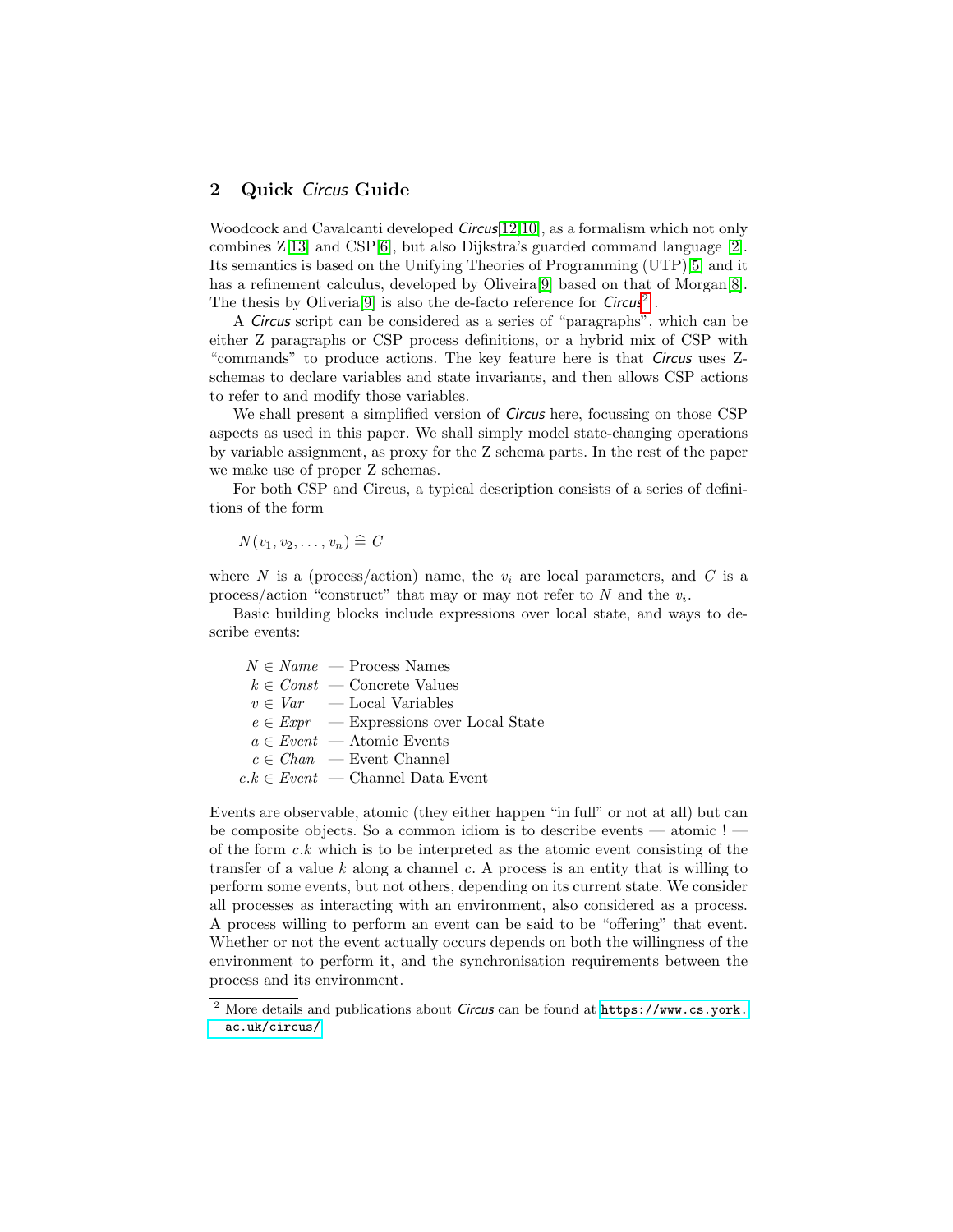We shall first consider those constructs of *Circus* that are essentially the same as their CSP counterparts:

| $C ::=$ Skip                              | $-$ Termination              |
|-------------------------------------------|------------------------------|
| $a \longrightarrow C$                     | $-$ Prefix                   |
| $c?v \longrightarrow C$                   | $-\ln\!{\rm put}$            |
| $c!e \longrightarrow C$                   | $-$ Output                   |
| C; C                                      | — Sequential Composition     |
| $C \parallel cs \parallel C$              | — Parallel Composition (CSP) |
| $C \parallel C$                           | — Parallel Interleaving      |
| $C \square C$                             | $-$ External Choice          |
| $e \& C$                                  | — Guarded Process            |
| $N(e_1, e_2, \ldots, e_n)$ – Process Call |                              |
| $\mu X \bullet C$                         | — Recursion                  |

Briefly, Skip terminates immediately; Prefix  $a \rightarrow C$  performs event a and then behaves like C; Input  $c?v \rightarrow C$  performs a channel event c.k where k is a valid value for local variable v, and then behaves like  $C[k/v]$ ; and Output  $c!e \longrightarrow C$ performs event  $c.k$ , where  $k$  is the current valuation of  $e$ , and then behaves like C. We also have sequential composition where  $C_1$ ;  $C_2$  behaves first like  $C_1$  and then behaves like  $C_2$ . Another composition form is parallel, in which  $C_1 \llbracket c \rrbracket C_2$ runs both commands in parallel, synchronising on events in cs and interleaving others. External choice  $(C_1 \square C_2)$  allows the environment to choose between the events offered by  $C_1$  and  $C_2$ , so determining which runs. The guarded command e & C behaves like C if e evaluates to true, otherwise behaves like the canonical deadlocked process Stop, which is a unit for external choice.

Now we look at those constructs which have been added to CSP to produce Circus, as well as CSP constructs that require modification in order to "play nice" with the extended semantics.

| $C::+v:=e$                                   | — Assignment                                               |
|----------------------------------------------|------------------------------------------------------------|
| $\parallel$ if $G \parallel  \parallel G$ fi | — Guarded Choice                                           |
|                                              | $\ C\ $ us $ cs $ us $\ C$ — Parallel Composition (Circus) |
| $G ::= e \longrightarrow C$                  | — Guarded Command                                          |

We have assignment  $v := e$ , that updates a variable that can be local or global. We also have guarded commands  $(i\mathbf{f} \dots \mathbf{f})$  in the "Dijkstra Style"[\[2\]](#page-15-6), where a single guarded command is denoted by  $e \rightarrow C$ , e being a boolean-valued expression. The strong similarity between event prefix  $(a \rightarrow C)$  and guarded command  $(e \longrightarrow C)$  is unfortunate, but is part of the official Circus syntax[\[9\]](#page-15-8). However, it has the same semantics as guarded processes, so, for clarity's sake, we shall use  $e \& C$  in the sequel for both, to avoid confusion with prefixing.

For Circus we need a slightly more complicated notion of parallel composition because we have global state. In order to put  $C_1$  and  $C_2$  (say) in parallel, we require that the sets of variables modified by the two commands be disjoint, otherwise the parallel composition is not well-formed. We write  $C_1 \parallel us \mid cs \mid$  $vs$  ||  $C_2$  to indicate that the variables modified by  $C_1$  are contained in us, and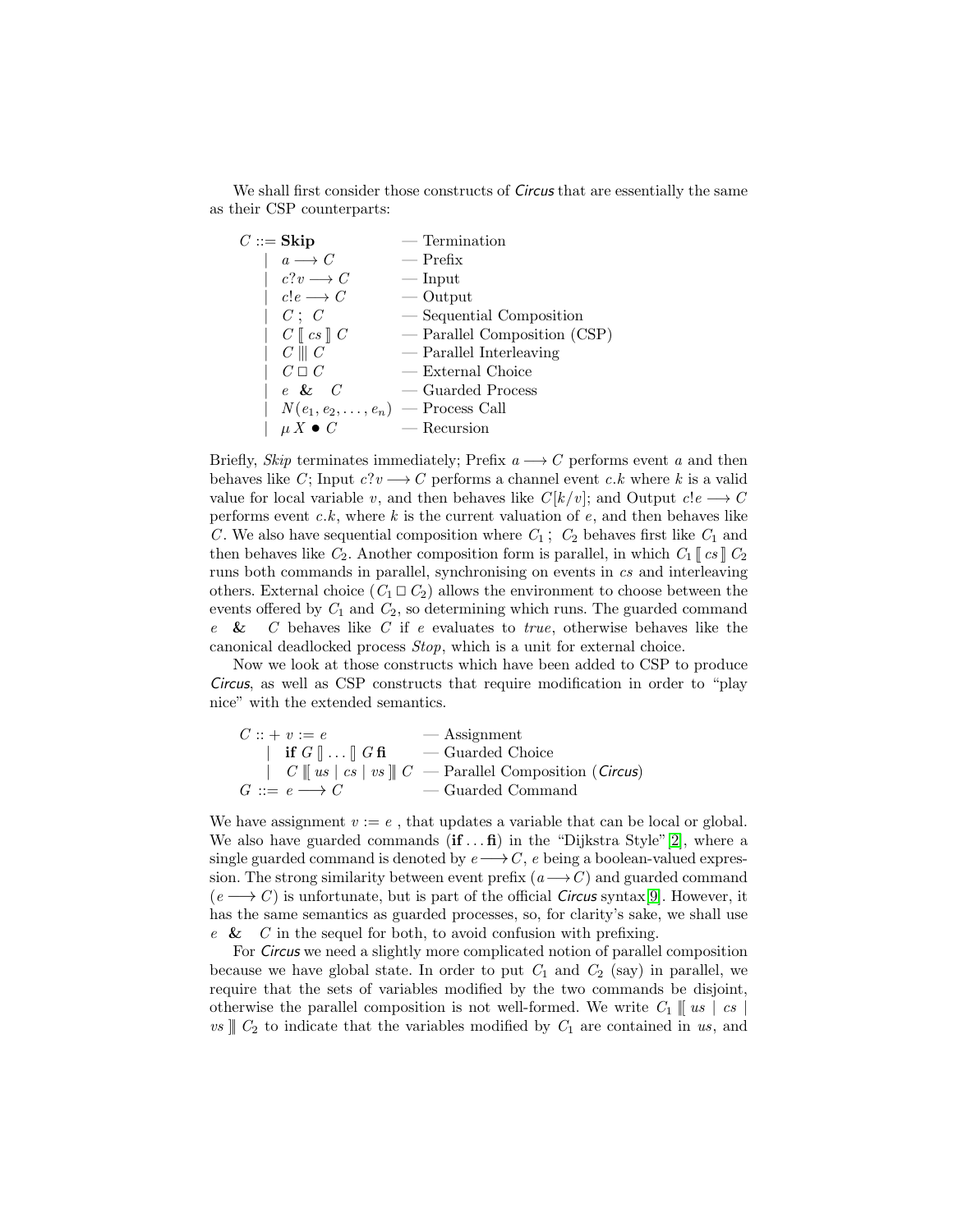those modified by  $C_2$  are in vs, with us  $\cap$  vs =  $\emptyset$ . As with CSP parallel, we also specify the events/channels (cs) on which both sides must synchronise. In addition, when the parallel composition starts, each side gets its own snapshot of the starting variable state, which it then subsequently uses to record its own variable updates. While either of  $C_1$  or  $C_2$  are still running, the state changes made by one are *not* visible to the other. At the end, once both have terminated, then their snapshots are merged to give the overall final state. This means that if  $C_1$  wants to communicate a state change to  $C_2$ , while both are still running. then it must use input/output events to achieve this.

One key advantage that Circus has over CSP is its ease of handling a large collection of named state components, when most situations only require the update of a few of those components. For example, imaging a process FIRST that waits for an event  $e$  and then increments a state component called  $s$ , which is one among a large number of such components, and then behaves like NEXT. The CSP definition of FIRST and NEXT would be something like the following:

$$
FIRST(\ldots, c, \ldots) \cong e \longrightarrow NEXT(\ldots, c+1, \ldots)
$$

$$
NEXT(\ldots) \cong \ldots
$$

The *Circus* equivalent would be

$$
FIRST \cong e \longrightarrow c := c + 1; NEXT
$$
  

$$
NEXT \cong ...
$$

## <span id="page-3-0"></span>3 Approach

In order to formalise the HD machine  $[4]$ , a few decisions were made regarding the system environment, sensors and the kind of responses that are required. In this section, we present our decisions about how we deal with timing, the overall structure of the HD machine, as well as how we capture the sensing functionality, and how the system should respond to events according to the requirements.

### 3.1 Timing Properties

A first consideration we need to take into account is how we handle time, as there are several safety requirements for the machine that deal with time. For example, the software requirement  $\mathbb{R}-2$  deals with the absence of blood flow in the machine for a period of 120 seconds. After that period is over, the machine should respond right away by stopping the blood flow and raising an alarm.

We did not feel that the timing issues in the specification warranted the complexities of using a timed variant of Circus. Also, the precise times are not that important for our model —rather than waiting for a model time to elapse corresponding to 120 seconds, we would simply treat It more symbolically. All we really need to be able to distinguish is between a time when haven't reached such a limit, and that limit time.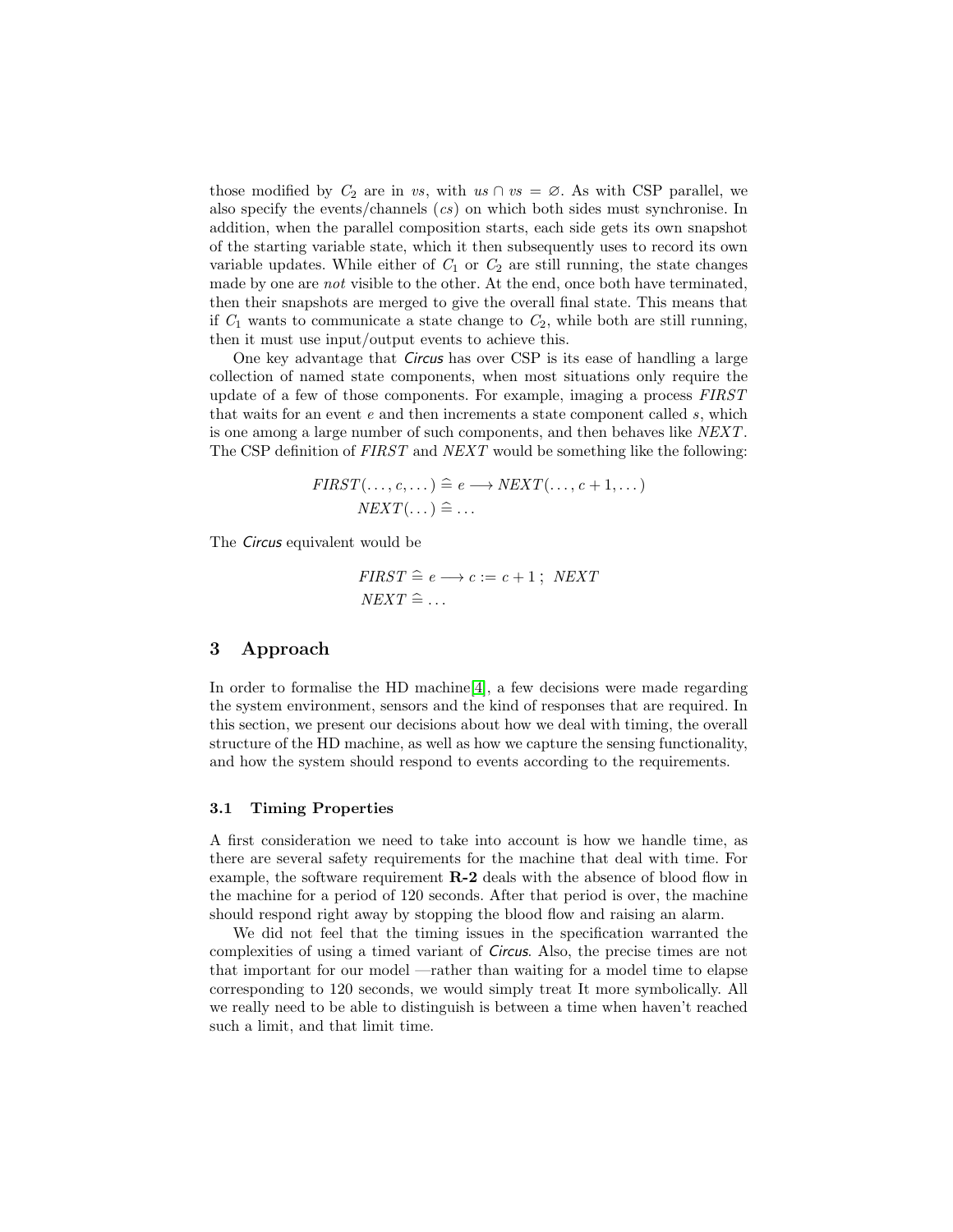We defined a Circus process called  $SysClock$  that starts with the  $ResetClock$ process that initialises the time variable and then calls Clock. On its turn, Clock repeatedly issues tick events, and increments a state component called time, storing the current time. The current  $SysClock$  time is made available through the channel getCurrentTime.

$$
Clock \cong \mu X \bullet \left( \begin{array}{c} tick \longrightarrow time := time + 1 \\ \parallel getCurrentTime!time \longrightarrow \textbf{Skip} \end{array} \right); X
$$

$$
ResetClock \cong time := 0; Clock
$$

Another feature we need to have in our model is a wait period in order to comply with requirements such as R-16 that specifies a period of time between two phases of the therapy. We therefore define a *Circus* process *Wait* that counts  $n$  tick cycles. The variable  $n$  is decremented after each tick and the entire process ends when the value of  $n$  reaches zero, here defined as a **Skip** action.

Wait 
$$
\widehat{=}
$$
 **var**  $n : \mathbb{Z} \bullet$   
(**if**  $n > 0 \longrightarrow (tick \longrightarrow Wait(n-1)) \parallel n = 0 \longrightarrow$ **Skip fi**)

#### 3.2 State Components

The notion of machine state is essential in order to record key values of the various components of the system. Reading the software requirements section led us to identify over 20 state components used during the execution of the system. These are related to sensor measurements, sensor limits and switches that allows the physician to adjust the parameters for the therapy.

We also take into account some components that we decided to include in our specification as state components. These are used, for example, to register the activity and therapy phases of the HD machine. We also create records of the time in the system.

In our model, we define the Z schema  $HDGenComp$ , composed of the state components that we identified whilst reading the system requirements. For instance, we identify the *airVol* and *airVolLimit* parameters from **R-28–32**, as detailed in Section [4.](#page-6-0)

| $\_HDGenComp$ |                                                                               |  |
|---------------|-------------------------------------------------------------------------------|--|
|               | $airVolLimit : \mathbb{Z}; \; airVol : \mathbb{Z}; \; alarm : SWITCH; \ldots$ |  |

describing with the description of many components of the system. For instance, [HMCS, Table 2] describes the rinsing parameters that are defined and entered into the machine during therapy. These parameters have specific ranges of values. We model the content of Table 2 as the RinsingParameters schema with its components. Moreover, we define the value ranges of the components as state invariants. For example, the range for the Filling BP rate is  $0 - 6000mL$ and is modelled in Z as the state variable fillingBPRate, with an invariant of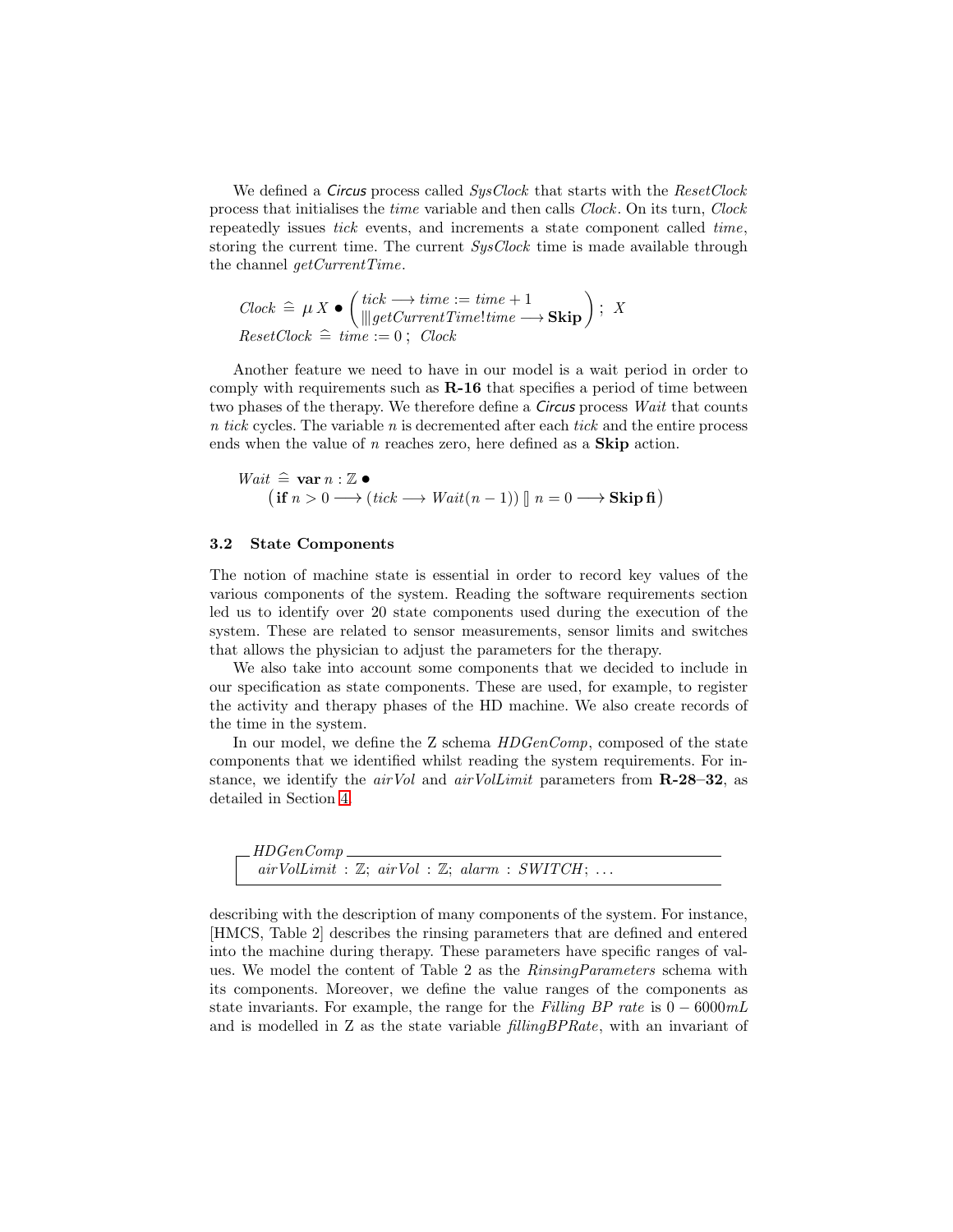fillingBPRate  $\in \{x : \mathbb{Z} \bullet 0 \leq x \leq 6000\}$ . The overall state component RinsingParameters is illustrated below.

 $\_RinsingParameters \_\$  $filling BPRate : \mathbb{Z};$  rinsing  $BPRate : \mathbb{Z};$  ...  $filling BPRate \in \{x : \mathbb{Z} \mid 0 \leq x \leq 6000\}$ rinsingBPRate  $\in \{ x : \mathbb{Z} \mid 50 \leq x \leq 300 \}$ . . .

The entire state of the HD machine is modelled as the schema HDState, which is composed by the above described HDGenComp schema, along with the RinsingParameters and all the other schemas, DFParameters, such as UFParameters, PressureParameters, and HeparinParameters, modelling the variables detailed in the [HMCS, Tables 3–6].

 $HDState \hat{=} HDGenComp \wedge RinsingParameters \wedge DFParameters$ ∧ UFParameters ∧ PressureParameters ∧ HeparinParameters

We also initialise the  $HDGenComp$  components modelled as the HDGenCompInit schema that basically sets the numerical values to zero, along with switching off the alarm and closing sensors and tubes.

 $HDGenComprint \hat{=} [\triangle HDState \mid airVolLimit' = 0 \land airVol' = 0 \land ...]$ 

As part of our HD machine model, we want to detect the values from the various sensors in the system and update these into the state components described above. In order to achieve that task, we define the Circus process SensorReadings that watches a number of Circus channels each of them responsible for sensing a specific value arising from the machine sensors. These values are then stored in the state components, as described by HDGenComp.

 $SensorReadings \hat{=}$  $\operatorname{senApTransdPress}$ ? apTransdPress  $\longrightarrow$  SensorReadings  $\Box$  senInfVol?infVol  $\longrightarrow$  SensorReadings  $\square$  . . .

In addition, this process also makes the current recorded readings available

```
SensorReadings \triangleq. . .
            \Box repApTransdPress!apTransdPress \longrightarrow SensorReadings
            \Box repInfVol!infVol \longrightarrow SensorReadings
            \square . . .
```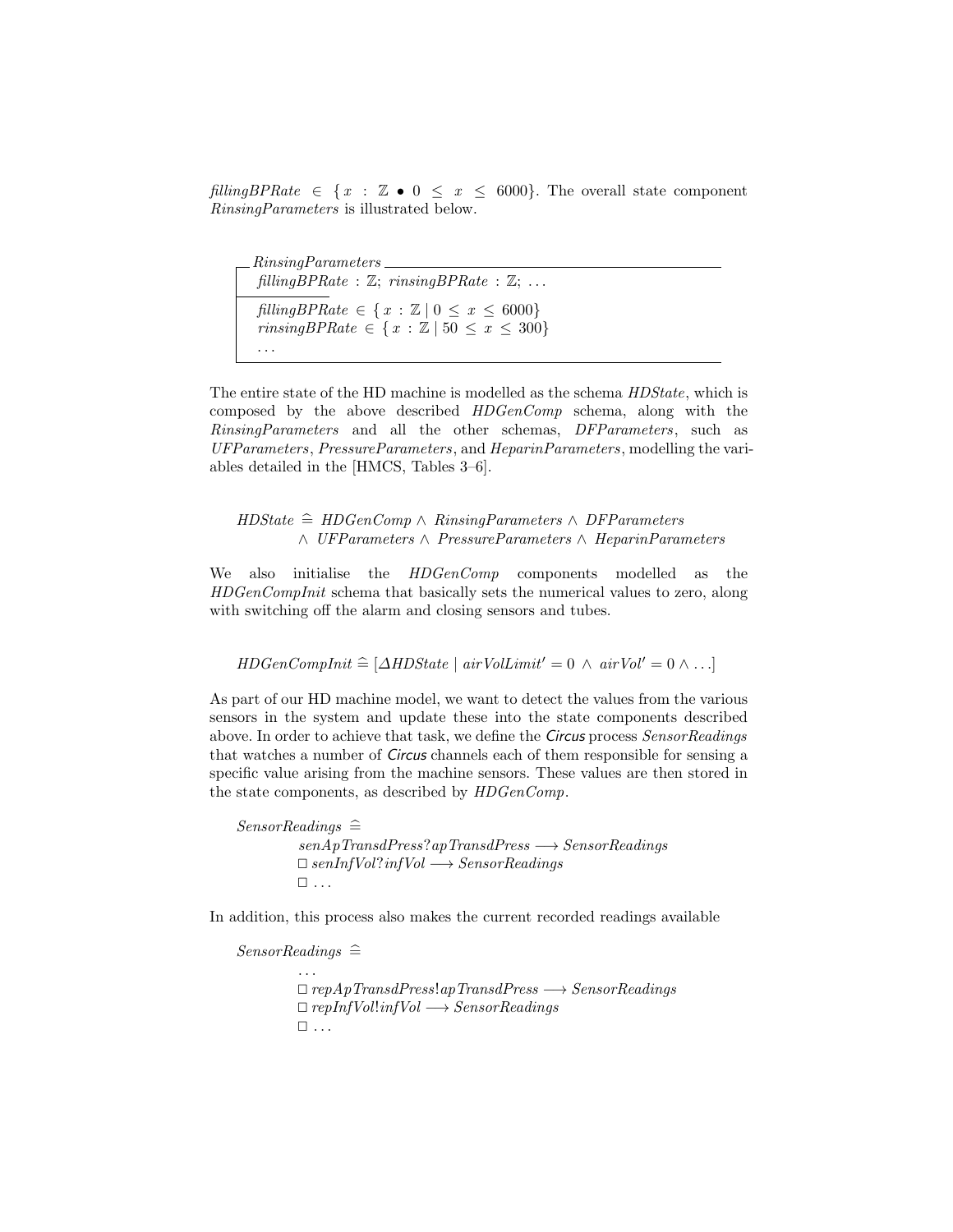The process SensorReadings is basically a large external choice over all sensor readings and reading reports, that repeats endlessly.

This approach is fine for sensor readings for which the time at which they occur is not important and so we are happy for an interested process to poll the relevant state component at regular intervals. Some sensor readings require some form of timestamping with possible timeouts, and some of these are handled separately, as explained later.

In order to capture the transition between the therapy phases of the HD machine, we provide a *Circus* process called *StatePhase*, that changes the value of the state variable hdMachineState depending on signals received during the therapy. Basically, when the process for a specific therapy phase begins, it immediately uses a special event to announce its commencement. Process  $StatePhase$ monitors these and updates state variables accordingly. For example after a signal preparationPhase, produced by the Circus process TherapyPreparation, the state variable *hdMachineState* is changed to *prepPhase* and will be used by the software requirements as described in the Section [4.](#page-6-0)

 $StatePhase \triangleq$  $\mu X \bullet$  $\sqrt{ }$  $\overline{\phantom{a}}$  $preparationPhase \longrightarrow h dMachine State := prepPhase$ @connectingToPatient−→ hdMachineState := connectThePatient  $\Box$ therapyInitiation  $\longrightarrow$  hdMachineState := initPhase  $\Box$ therapyEnding  $\longrightarrow$  hdMachineState := endPhase  $\setminus$  $\Bigg|$  ; X

### 3.3 Response to the requirements

Whilst modelling the software requirements, we were able to identify twelve different kinds of behaviours that are expected among the 36 listed requirements. For each of them, we needed to provide an action that is equivalent to the intended behaviour of the requirement. For example, the expected behaviour for the requirement R-1 to be satisfied is to stop the blood flow and raise an alarm. We formalise those two responses as Z schemas  $Stop BloodFlow$  and  $RaiseAlarm$ : the former produces a signal stopBloodFlow stopping the current flow and the latter sets the *alarm* to *ENABLED* and then triggers the buzzer of the system.

 $Stop BloodFlow \cong stopBoolean$  $RaiseAlarm \hat{=} [\Delta HDState | alarm' = ENABLED$  ];  $produceAlarmSound \longrightarrow$  Skip

This two process capture a common behaviour when a requirement error condition arises.

## <span id="page-6-0"></span>4 Model Development

In this section we give details of the modelling that resulted from our chosen approach: namely to model each of the safety requirements  $R-1$  to  $R-36$  as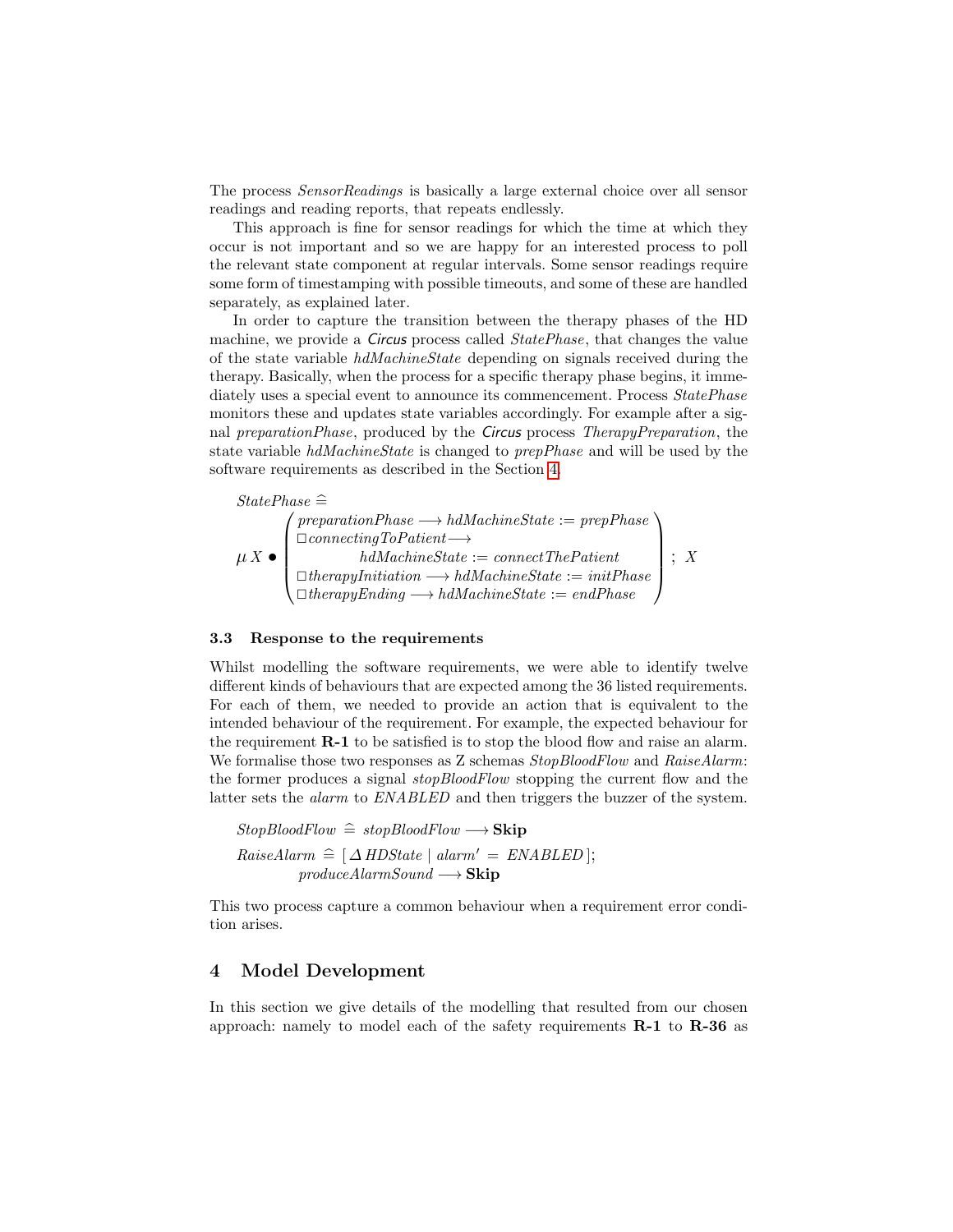a Circus Action that "enforces" that requirement. It allows us to show how the sensors are integrated into our model and how the system should behave accordingly. We then present an overview of the therapy phases of the machine, describing how we structure our model with respect to the activities performed.

### 4.1 Software Requirements

A first example of how we model the requirement is illustrated by the requirement R-1. According to the description, during the application of arterial bolus, the system monitors the volume of saline infusion and if the volume exceeds 400ml, the system should stop the blood flow and raise an alarm signal.

| PreR1                |                                                                        |
|----------------------|------------------------------------------------------------------------|
| $\triangle HDS$ tate |                                                                        |
|                      | $hdActivity \in \{applicationArterialBolus\} \land infSalineVol > 400$ |

We define a schema  $PreR1$  for the alarm-state precondition, and if it is satisfied, the system will perform StopBloodFlow and RaiseAlarm. If the precondition is not satisfied  $(\neg \text{PreR1})$ , it waits for a defined period of time (parameter CheckInterval) and checks again. This illustrates the general approach here for many of these monitoring requirements. They check state variables at regular intervals and raise alarms if required. This decouples them from the process of doing sensor readings and recording the results.

 $R1 \triangleq (PreR1 ; (Stop BloodFlow \parallel RaiseAlarm))$  $\vee$  ¬ PreR1 ; Wait(CheckInterval) ; R1

The second software requirement, R-2, monitors the blood flow and in the event that no flow is detected for a period longer than 120 seconds, the system should raise an alarm and stop. We formalise the requirement with help of two interleaved processes, NoFlowWatchDog and BloodFlowSample.

 $R2 \triangleq NoFlowWatchDog \parallel BloodFlowSample$ 

The former process monitors the time interval during which no blood flow occurs. if this exceeds the timeout, then the system will stop the blood pump StopBP and RaiseAlarm.

 $NoFlowWatchDog \cong getCurrentTime?time\longrightarrow$  $time - lastNonZeroBF > 120000 \& tick \longrightarrow StopBP$ ; RaiseAlarm  $\Box$  time – lastNonZeroBF  $\leq$  120000 & tick  $\longrightarrow$  NoFlowWatchDog

The second helper process is *BloodFlowSample*, which monitors the blood flow arising from the channel senBloodFlowInEBC . Whenever the value of  *is different, the state component*  $lastNonZeroBF$  *is updated*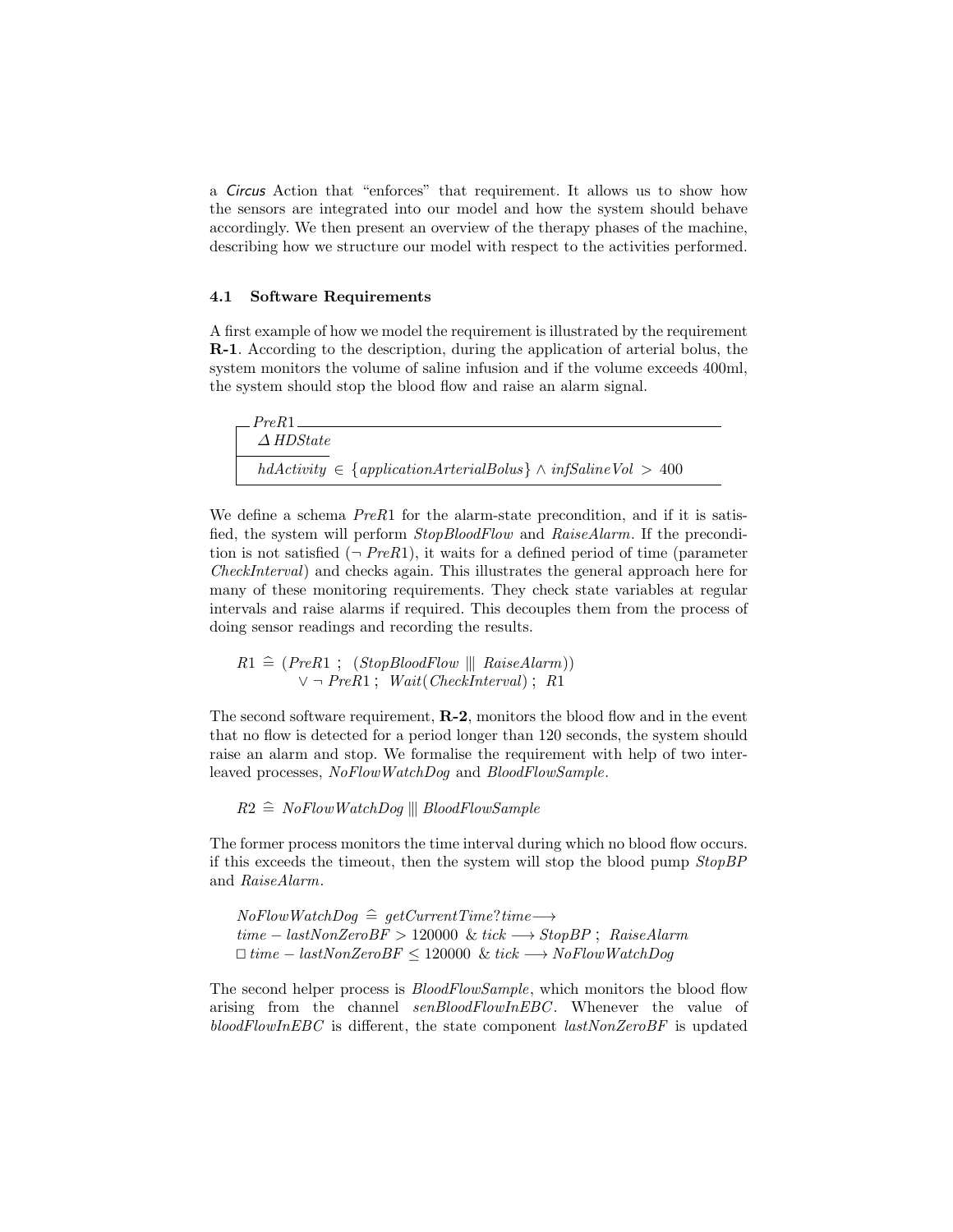with the current time in the system.

```
BloodFlowSample \cong getCurrentTime?time\longrightarrowsen BloodFlowInEBC? bloodFlowInEBC \longrightarrow\sqrt{ }\mathcal{L}\begin{pmatrix} \textbf{if } bloodFlowInEBC \neq 0 & \textbf{&} lastNonZeroBF := time \\ \llbracket bloodFlowInEBC = 0 & \textbf{&} \textbf{skip fi} \end{pmatrix};BloodFlowSample
                                                                                                                            \setminus\overline{1}
```
This is an example of a sensor reading that is not handled by SensorReadings, because it needs to record a timestamp for the most recent non-zero reading.

Requirement R-9 is an example of how we create helper processes in order to capture the intended behaviour of the system. During the phase connecting the patient, the machine should monitor the pressure at the VP transducer and if the value measured exceeds 450mmHg for more than 3 seconds, the machine should respond by stopping the blood pump and raising an alarm signal.

In our model, we first create a helper process TrackTimervpTransdPressR9 that monitors such pressure values through the channel senvpTransdPress, after one tick event and updates the timer interval with the following condition: when the sensed VP transducer pressure is higher than 450, the timer interval is incremented; otherwise, the timer is reset until the condition is satisfied again.

```
TrackTimervp\,TransdPressR9 \triangleqkTimervp\,TransdPressR9 \,\,\widehat{=}\,\,\,\int\,\,\int\,tick \,\longrightarrow\, senvp\,TransdP\overline{\phantom{a}}\sqrt{ }\mathcal{L}tick
                 \sqrt{ }\longrightarrow senvpTransdPress?x\longrightarrowif x > 450 & timerIntervalR9 := timerIntervalR9 + 1
                     \mathbb{R}x \leq 450 & timerIntervalR9 := 0 fi<br>
\mathbf{R}^k. Examples and Press R9
                                                                                                                                \setminus\setminus\vert ;
             TrackTimervpTransdPressR9
                                                                                                                                            \setminus\Big\}
```
The next step is to define a Z schema PreR9, in which we define the alarm precondition for the requirement itself. The requirement is specified for use during the initiation phase and is satisfied if the value of  $vp\,TransdPress$  is higher than 450 for a period of 3 seconds, captured by the timerIntervalR9 state variable with a value higher than 3000 ms.

| PreR9                                                             |
|-------------------------------------------------------------------|
| $\triangle HDS$ tate                                              |
| $hdMachine State \in \{connectThe Patient\}$                      |
| $vp\,TransdPress\, >\, 450\, \wedge\, timerIntervalR9\, >\, 3000$ |

Should the precondition of the  $R-9$  requirement be satisfied, the system does StopBP and RaiseAlarm. Otherwise, it waits for a predefined time interval before checking again.

$$
R9 \cong \left(\mu X \bullet \left(\begin{array}{c}\n(PreR9 ; (StopBP \parallel RaiseAlarm)) \\
\vee \neg PreR9 ; Wait(CheckInterval) ; X\n\end{array}\right)\right)
$$
  

$$
\parallel TrackTimervpTransdPressR9
$$

During the *connecting the patient* phase, **R-16** specifies a time interval of 310 seconds for that phase. When the specified time ends, the machine should change to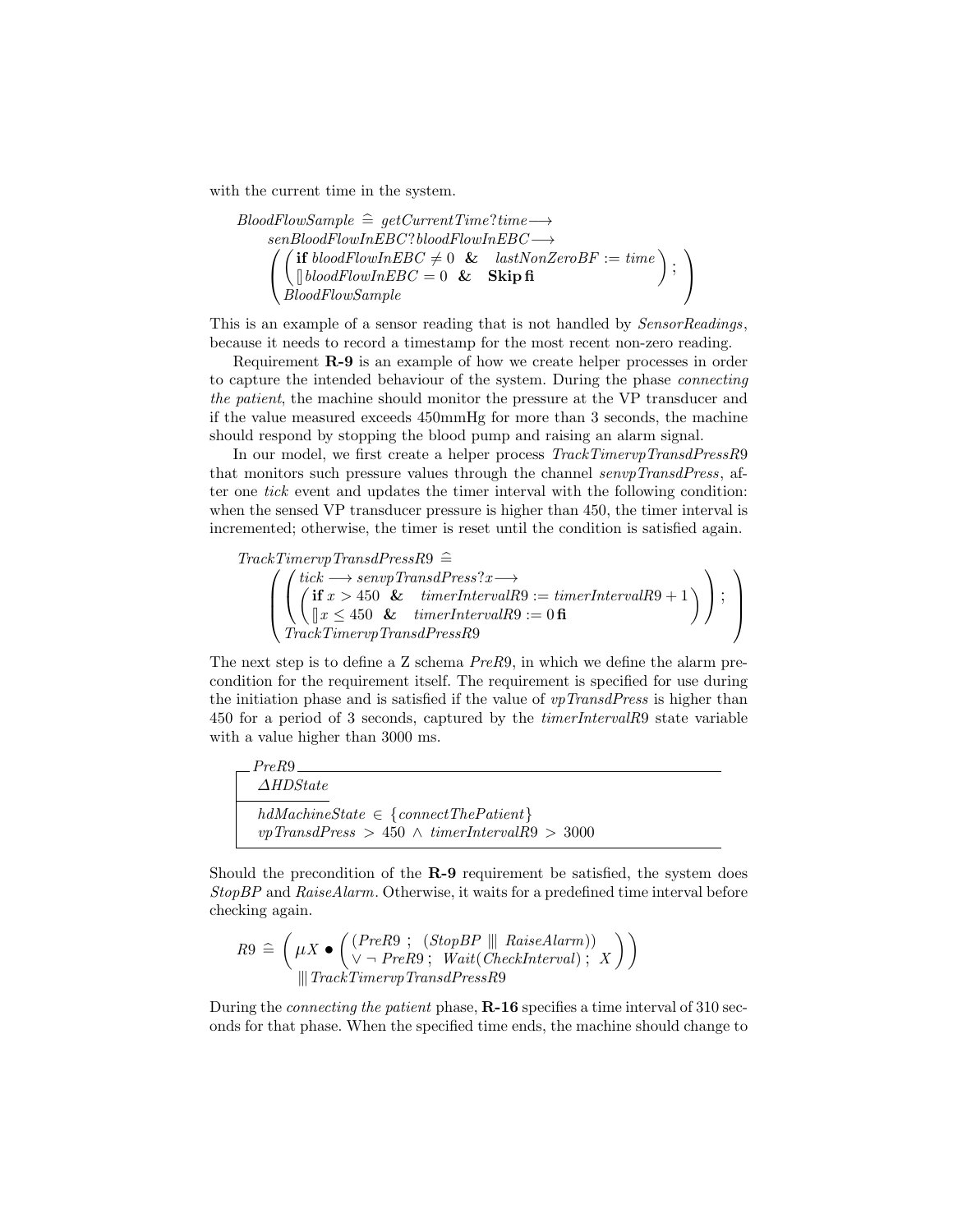the *initiation phase*. We formalise that requirement through a signal *conToPatient*, followed by a wait period of 310000 ticks, and ended with a signal *therapyInit* that is triggered at the beginning of that phase.

 $R16 \triangleq conToPatient \longrightarrow Wait(310000)$ ; therapyInit  $\longrightarrow$  Skip

### 4.2 Therapy Processes

We now describe how we model the therapy phases of the HD machine—the top level "workflow", so to speak. According to the requirements, the system starts with the preparation phase, followed by the initiation phase, and an ending phase:

 $MainTheory \cong TherapyPreparation$ ; TherapyInitiation ; TherapyEnding

The initiation phase also contains the "perform therapy" phase for some reason that is unclear to  $us^3$  $us^3$ . Each of these phases is further broken down.

For the therapy preparation phase, we define a Circus process that starts with a signal *preparationPhase*, followed by a sequence of activities according to [HMCS,§3.2]. A key idea here is each phase signals that it has started, on a channel, so that requirements and activities that are phase-dependent can ascertain when they should be active.

We capture the steps that compose the therapy preparation phase, each one, with a *Circus* process that behaves accordingly.

 $The rayPreparation \hat{=}$  $preparationPhase \longrightarrow AutomatedSelfTest;$ ConnectingTheConcentrate ; SetRinsingParameters; InsertingRinsingTestingTubSystem ; PrepHeparinPump; SetTreatParameters ; RinsingDialyzer

A similar pattern is used for the other phases.

As an example of a phase activity, we show the specification SetRinsingParameters, which collects parameter settings from the clinician, here modelled as a Z schema with inputs:

| $\_SetRinsingParameters\_$                                            |
|-----------------------------------------------------------------------|
| $setFBPRate?$ : $\mathbb{Z}$ ; $setRBPRate?$ : $\mathbb{Z}$           |
| $set RTime? : \mathbb{Z}; set UFRFR in sing? : \mathbb{Z}$            |
| $setUFVFRinsing? : \mathbb{Z}; setBFFCPatient? : \mathbb{Z}$          |
| $\triangle HDS$ tate                                                  |
| $filling BPRate' = set FBPRate? \wedge rising BPRate' = set RBPRate?$ |
| $rinsingTime' = setRTime? \wedge ufVolForRinsing' = setUFVFRinsing?$  |
| $ufRateForRinsing' = setUFRF Rinsing?$                                |
| $bloodFlowFor Connecting Patient' = set BFFCP atient?$                |

<span id="page-9-0"></span><sup>3</sup> Particularly, because it should be the phase that lasts longest!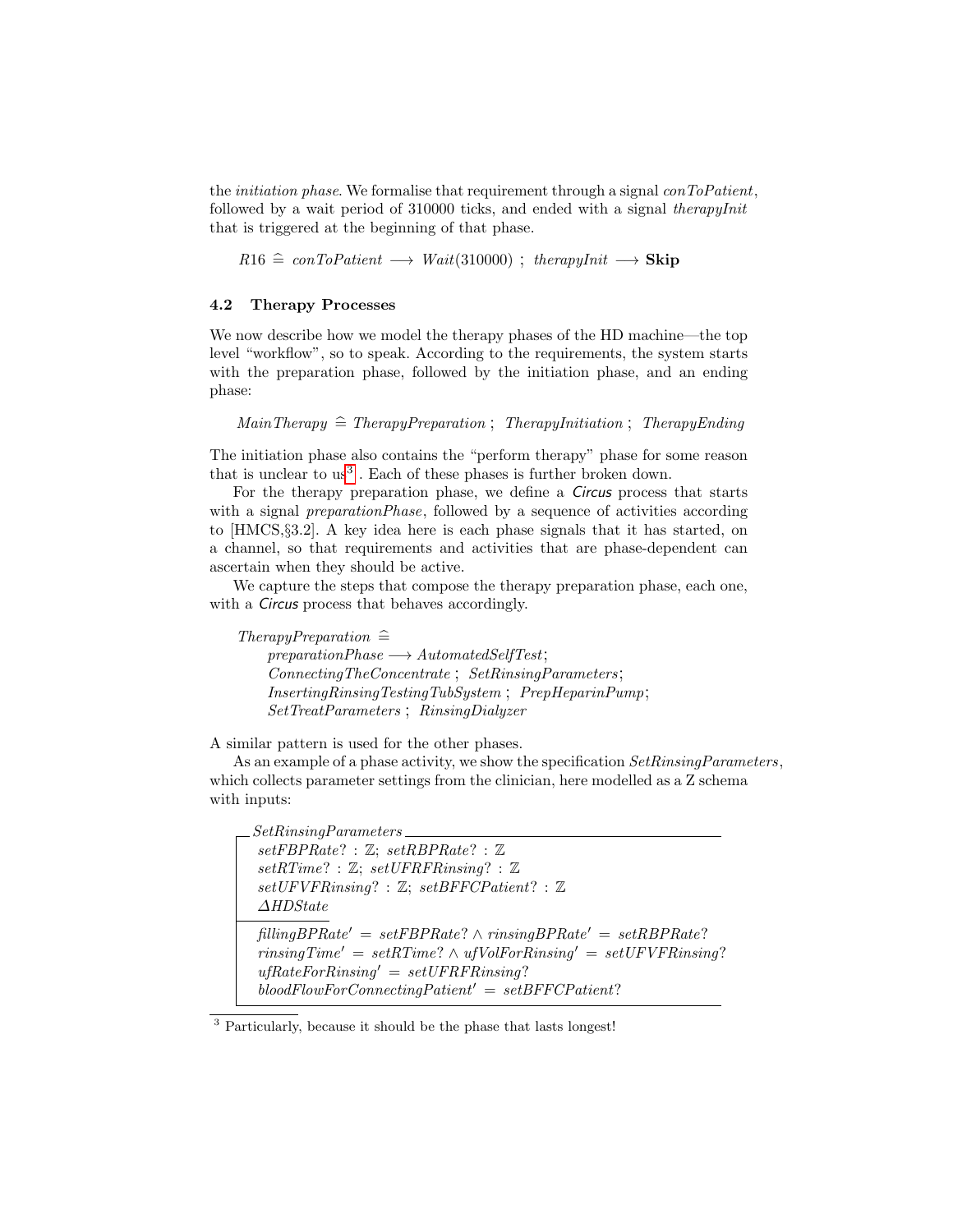#### 4.3 Putting it all together

We conclude this section by detailing how we put all the pieces together. We start the main process of the HD machine, the HDMachine process, with the schema  $HDGenComprint$  that initialises the state variables of the system. Then, the system is modelled as a parallelism between the MainTherapy process and the SoftwareRequirements process.

A second parallelism is required between the above and the StatePhase Circus process. The latter is a process that watches the changes of state, through signals like preparationPhase and therapyInitiation, and after these, the state variable hdMachineState are set accordingly, in order to be used by the requirements defined for the *SoftwareRequirements* process. Then the components are put in parallel with the SensorReadings process, used for example, to update the values of the state components.

$$
HDMachine \ \widehat{=} \ HDGenComplnit; \\ \ \left( \left( \begin{pmatrix} MainTheory \\ \llbracket HDGenCompStChanset \rrbracket \ SoftwareRequest \end{pmatrix} \right) \ \right) \\ \ \left( \begin{pmatrix} [MapGenCompStChanset \rrbracket \ SettePhase \\ \llbracket SensorReadingsComm \rrbracket \ SensorReadings \end{pmatrix} \right)
$$

Finally, the entire system is put in parallel with the *SysClock* process, synchronising on the channels tick and  $getCurrentTime$ , denoting the time elapsed, and the output of the time value for the rest of the therapy, respectively.

 $HDMachine \parallel \{ \mid lock, getCurrentTime \parallel \} \parallel SysClock$ 

## <span id="page-10-0"></span>5 Checking the Model

Currently, there is limited tool support for Circus, and nothing that can be used for direct model-checking of machine-readable Circus. Limited support can found as part of the Community Z Tools (CZT) project[\[1\]](#page-15-11), as extensions to the Z support there. This is facilitated by the way that the machine-readable syntax of Circus takes the form of LATEX documents in that same way as that of Z.

We were able to use the Circus extension to CZT, which include a parser and type-checker to assess our model. After minor revisions correcting typos and small type errors, we obtained a model that satisfied both the parser and type-checker.

The current approach to model-checking Circus is to translate it into machinereadable CSP  $(CSP_M)$ , and use FDR3[\[3\]](#page-15-1) to do the model checking. Unfortunately, there is no automated way to do this, so such translations have to be done by hand. Fully-, or even semi-, automatic translation from Circus to CPSm is difficult, but is an active research topic. FDR3 itself is described as a refinement checker, which basically means is that it is a model checker, where the models are labelled transition systems derived from the operational semantics of CSP, and the properties to be checked are assertions about the existence of a refinement relation between two distinct models, one for the specification, the other for the implementation.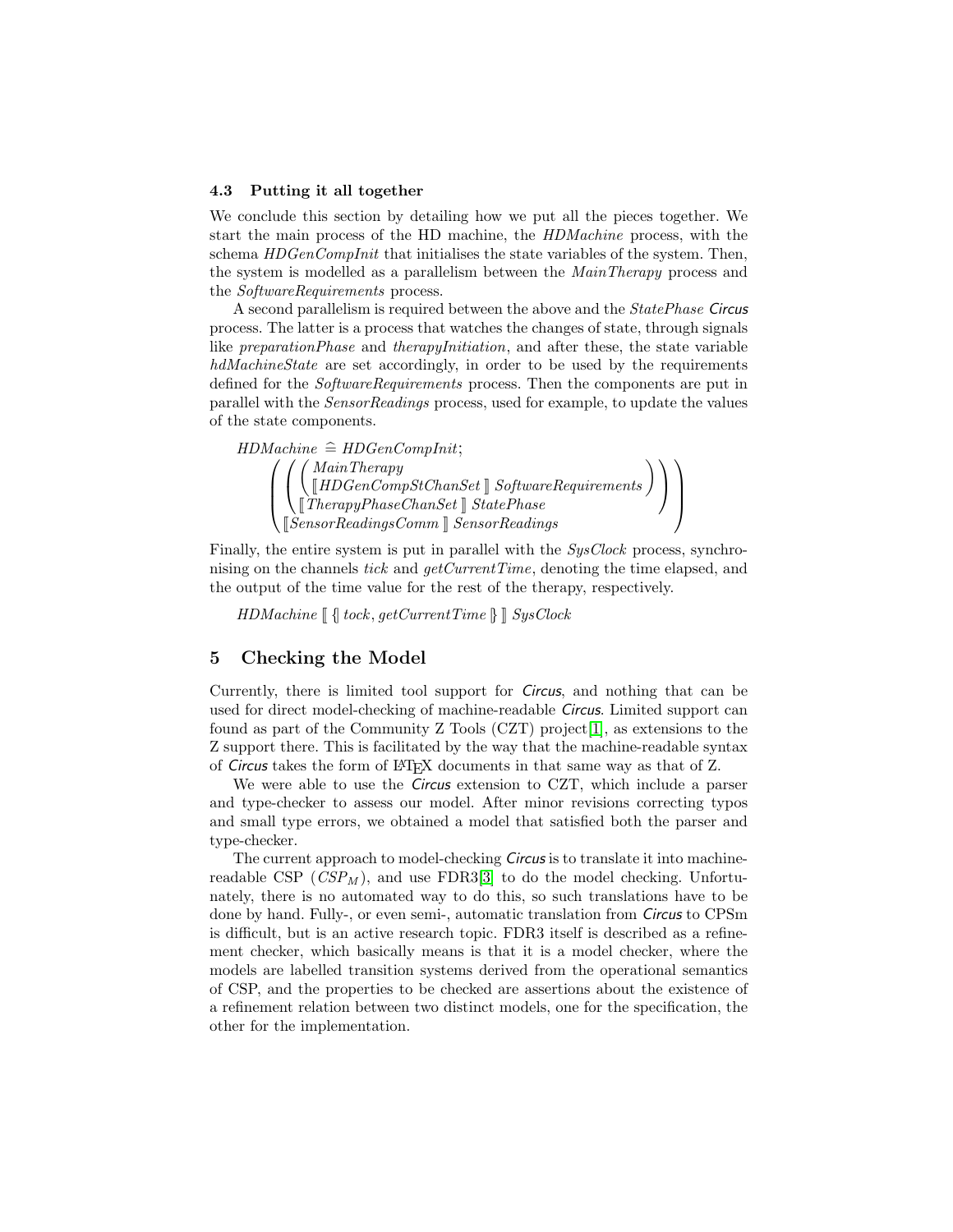Manual Translation We manually translated our *Circus* specification into  $CSP<sub>M</sub>$ , in order to do some basic checks, particularly regarding deadlock freedom. Here we give a brief description of the translation and the challenges we encountered, most notably that of avoiding state-space explosion.

For most of the *Circus* constructs, we have a pretty straightforward translation into  $CSP_M$ , as we know that Circus is derived from CSP. For example, a lot of the type and channel declarations are very simple, so the following Circus fragment:

 $STATEPHASE ::= connectThe Patient \mid initPhase \mid prepPhase \mid endPhase$ channel preparationPhase, therapyInitiation

would become the following CSPM fragment:

## datatype STATEPHASE = connectThePatient | initPhase | prepPhase | endPhase channel preparationPhase, therapyInitiation

We then translate Z schemas into  $CSP_M$  as tuples. Each component of a Z schema is translated as a nametype represented by a tuple. For example, the following state schema fragment

RinsingParameters  $filling BPRate : \mathbb{Z};$   $rinsing BPRate : \mathbb{Z}$  $\text{fillingBPRate} \in \{0..6000\} \wedge \text{rinsingBPRate} \in \{50..300\}$ 

is translated into a tuple where, for example, the first component of the tuple is the range of values for the  $fillingBPRate$ , of type  $\mathbb N$ , restricted to the values 0 up to 6000.

nametype RinsingParameters = ({0..6000},{50..300})

### 5.1 Translation of Circus processes containing state

In Circus, when we want to manipulate the values of a component of a state component, we can freely access it, even as an assignment, as it is within the context of the Circus process. However that is not possible in  $CSP_M$ .

We need to adopt a different approach for the translation. Basically we concert each state schema into a CSP process that has get and set events for each state component, so that, for example, the Circus action

 $x := y + 1$ 

would become something like

getY?myY -> setX!(myY+1) -> Skip

All the actions accessing global state would run in parallel synchronising on the relevant get and set events.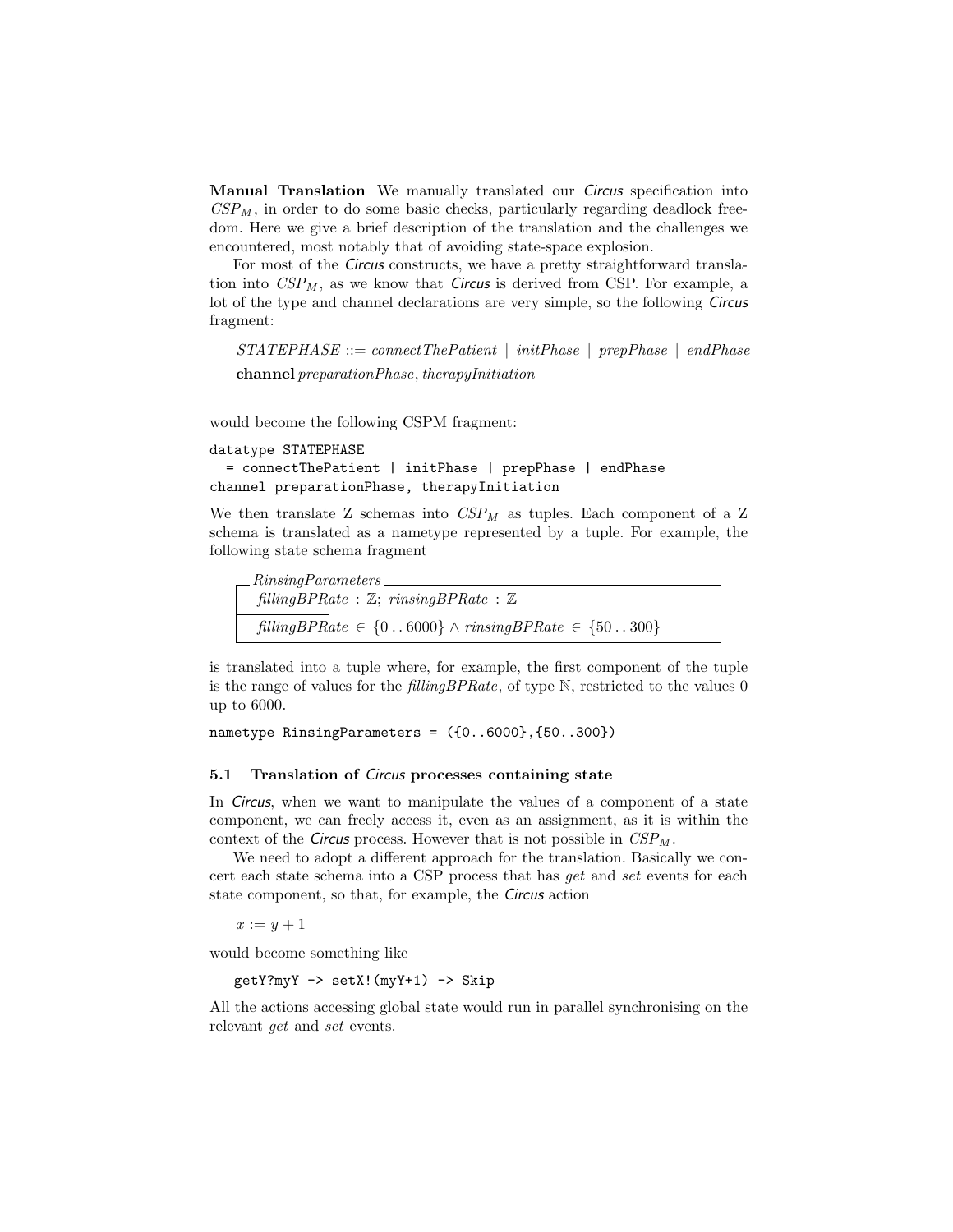### 5.2 Checking of the model using FDR

We checked our  $CSP_M$  model of the HD Machine using FDR3, with assertions regarding deadlock and livelock freedom. These helped us re-factor our model, mainly to avoid deadlocks that occurred because of errors in specifying synchronisation events. As a result of this we are very confident that our Circus model is deadlock-free.

A big issue we had to deal with was the fact that our original Circus model had a huge state-space: we had a clock that ticked every millisecond, together with a timeout in one of the requirements of 310 seconds. We also had checks for values in large numeric ranges, typically for fluid volumes. We had to carefully decide how to shrink the state-space by reducing the range of values as low as possible without having an impact on the integrity of the model.

Fortunately, most of the uses for numbers are to specify limits outside of which special action needs to be taken. Also, in many cases the number values are specific to just one requirement or a small coherent group. This makes is easy to shrink the range of values for one such requirement without worrying about its effect on another.

For example, R-20–21 talks about measures that span the range of normal human body temperature, but are only explicit about two boundaries, one at  $33°C$ , the other at  $41°C$ . Error conditions arise if the temperature outside those bounds. This defines three regions of interest, but we do not need to model temperature values in the range  $32 \dots 42$  (say), but simply have three values that denote: "too cold", "too hot" and "just right".

We were able to check small clusters of requirement processes against the full machine model, and show their interaction was deadlock free. Even running the tests on a virtual machine cluster with 16 cores and 32GB of RAM we found that we handle at most about 3 requirements at a time. However as they are all independent, it didn't prevent us form checking them all.

Further ways to attempt overcome the state-space problem are described by Roscoe et al. [\[11\]](#page-15-12), suggesting the use of compression techniques in order to model-check larger CSP specifications in FDR, allowing the reduction of both the number of states and the transitions to be visited. We will explore this as part of future work.

#### 5.3 Back-annotation

Where analysis with FDR3 exposed any structural issues, we modified the Circus version, as would be expected. However we have not, at this stage, made the changes to number ranges needed to make model-checking feasible. Simply put, since there are no model-checkers for *Circus*, or automated translation to any other modelling notation such as  $CSP_M$ , we felt that we would keep the "full story" in the model. Clearly this would need to be addressed should automatic checking become possible.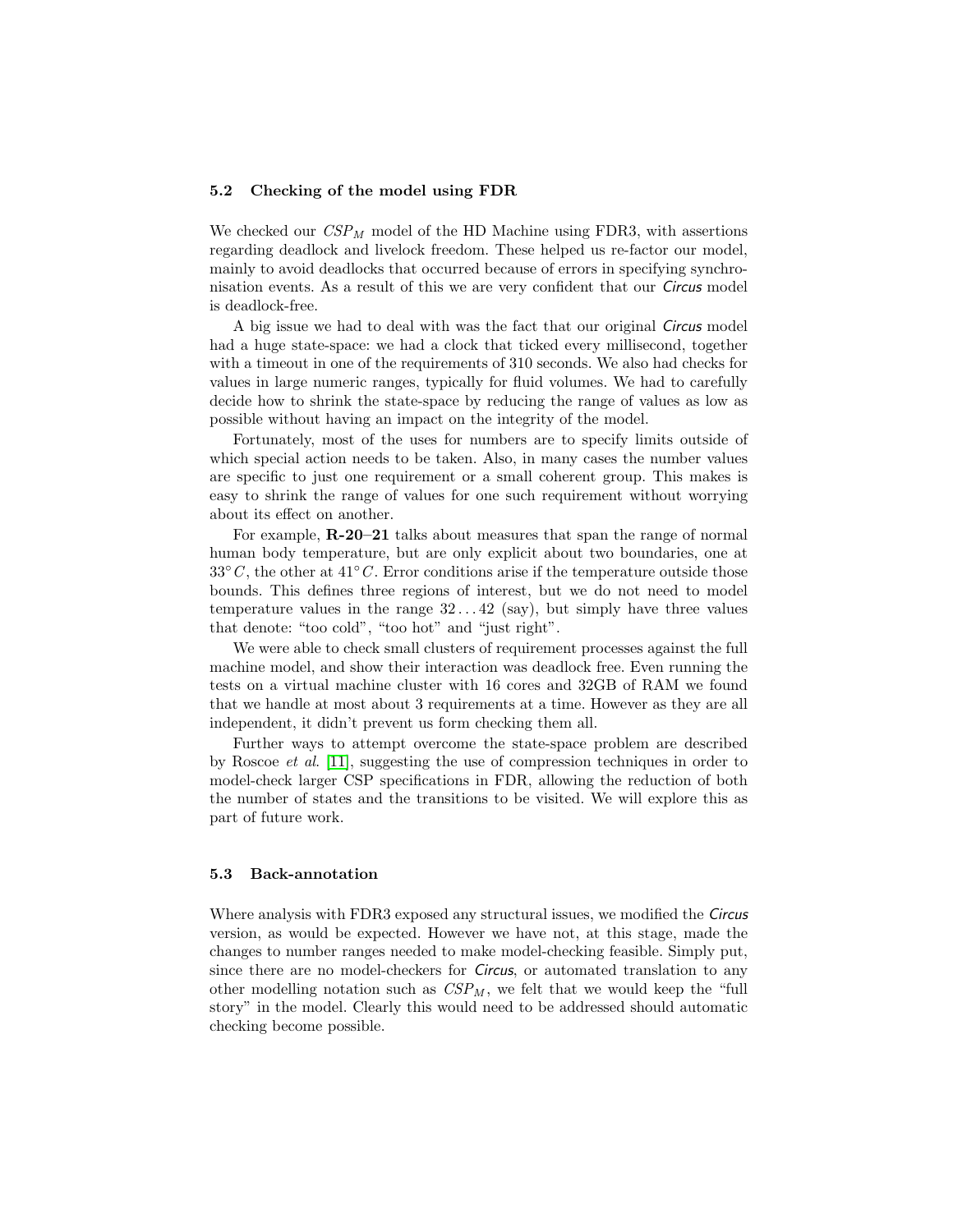## <span id="page-13-0"></span>6 Observations

One of the often-touted advantages of building formal models is that the rigour, level of detail and completeness that they require, results in the exposure of a lot of ambiguities and incompletenesses in the informal requirements and specifications. Here we collect a number of such issues that arose as part of our rigorous, detailed analysis of the case study.

We did look at the safety requirements and future work will look at formalising those with a view of being able to check the requirements model against the safety one. We shall start with a few observations regarding safety:

- $-$  S-4 talks about draining saline solution to a bag/bucket attached to the venous connector. Presumably this means the patient isn't connected here. But this is when the patient is connected to EBC, and S-1 requires both arterial and venous connectors are connected simultaneously.
- S-5 makes a very ambiguous use of the phrase "can be connected". This can refer to a state, of being connected (up) to something or to a process, that involves making the connection with something (which will of course result in being in the state of being connected). We believe that what S-5 intended to state was that the process (connecting to) could only occur during initiation, but that the state (now connected to) would continue to hold during the main therapy portion.
- S-7 talks about power-loss. We are given no information about how the machine might cope, or the hardware's power-down state. How might an alarm be raised without power? Also, surely S-7 should be about blood flow stopping for any reason, not just power failure?
- S-9 talks about the difference between actual and measured blood flow, mentioning low or negative AP as an issue. Is there a well-defined relationship linking actual flow to measured flow and AP?

Next, issues that arose while looking at requirements and activities:

- State Components: We identified a bunch of parameters and sensors that are described in the software requirements section. Some of these are not mentioned elsewhere in the entire text and therefore we do not know what the restrictions are regarding expected values for them. We modelled these items based on our limited understanding, defining types for each of them. These are modelled as components of the HDGenComp schema, as part of the HDState. For instance, the pressure at the VP transducer and AP transducer are modelled as vpTransdPress and apTransdPress respectively.
- Alarm: In several requirements, the expected behaviour of the system is to raise an alarm. However, we don't know precisely what is the overall behaviour of the system for most of these requirements. Once the alarm is raised, what is the expected behaviour of the system? Does the system stop entirely until the alarm is acknowledged, or are some functions not available?
- R-35 is not formalised in our current version of the HD machine model. There seems to be a safety issue in this requirement. The system "shall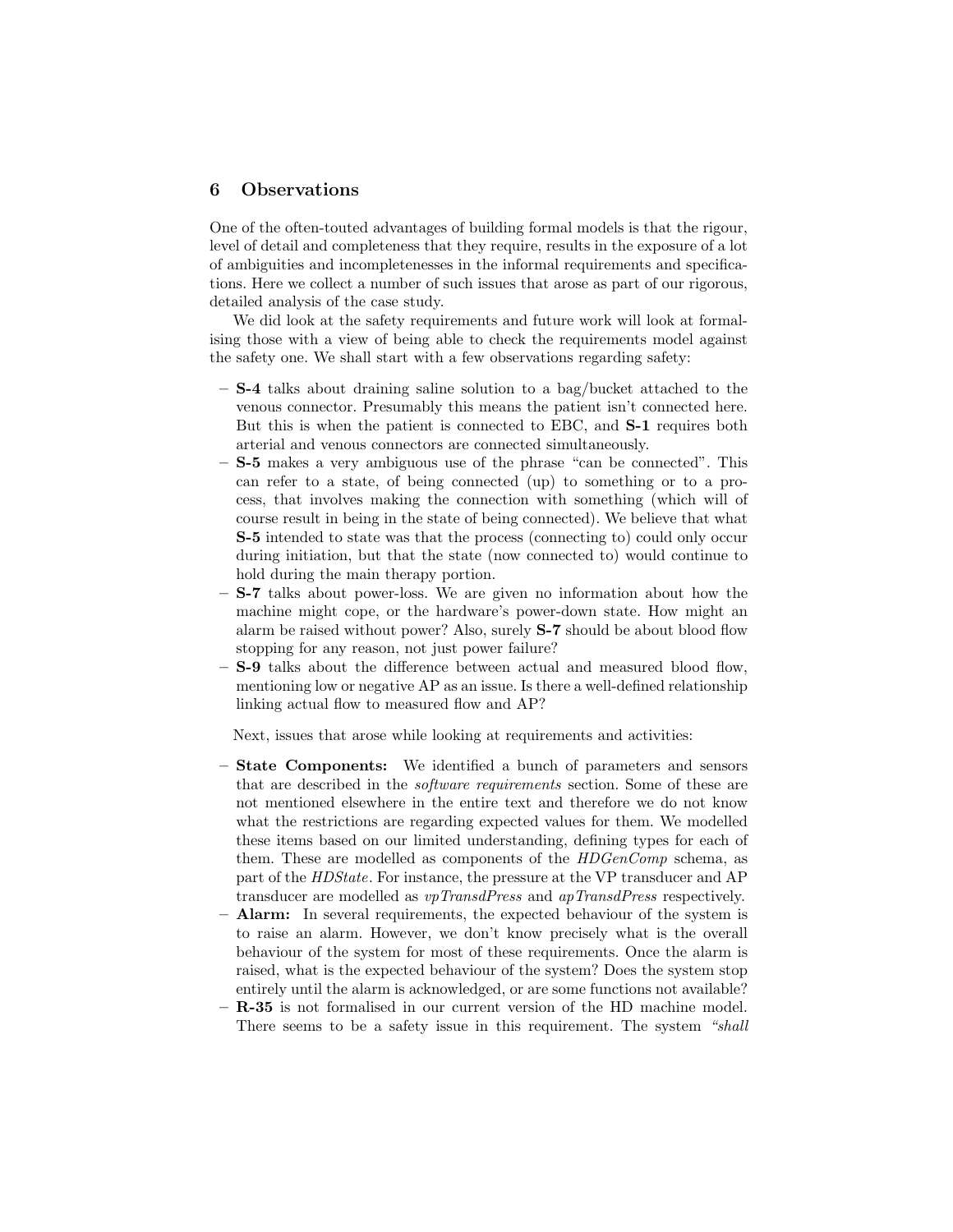monitor the net fluid removal volume and if the net fluid removal volume exceeds (UF set volume  $+$  200 mL)", the machine goes into bypass and the alarm is raised. However, once the alarm is acknowledged by the user, the requirement says that "the software shall increase the UF set volume by 200  $mL$ ". Is it really the intention to set a limit monitored by an alarm where the response mandate for the user is to raise the limit to the level were the alarm signal is (just) disabled?

## <span id="page-14-0"></span>7 Conclusions

We started this *Circus* case-study as a response to the HD machine case study, proposed for the ABZ 2016 conference[\[7\]](#page-15-0). We summarise our approach thus: we capture the communication between the sensors and the system and also define a structure for the data used around the system; we make use of Z schemas in order to define the model state and also operations that change that state, all related to the various sensor readings and parameters defined for the therapy.

We have around a thousand lines of *Circus* specification for the model, with about sixty state variables and forty events, and we have around ninety processes/actions used for modelling the requirements and the overall therapy procedures. We found that the ability to read and write small state components by name (using small Z schemas and assignment) coupled with the usual ability to structure CSP as small parallel processes made it easy to restrict any formal text to only parts of the system that were immediately relevant.

In our investigation, we were able to model almost all the software requirements with exception of R-35 whose description leads us to see a contradiction that may be a safety issue, as discussed in Section [6.](#page-13-0)

Due to the current lack of tool support for direct checking of Circus specifications, we needed to translate our model, by hand, into CSP in order to be able to perform model checking using FDR3[\[3\]](#page-15-1). In our translation, we had to adapt the Circus model for  $CSP_M$  because Circus programs has explicit state-based features (such as assignment), which are not present in  $CSP_M$ , which instead relies on process parameter-lists to handle state. The equivalent specification written in  $CSP<sub>M</sub>$  has around 24 hundred lines, more than twice the size of the Circus version, due to the inclusion of auxiliary functions and new channels for communicating with the new state-modelling processes. We were able to perform model checking using FD3R and perform checks that the requirements could run in parallel with the therapy model, synchronising on common events, without any deadlocks.

For future work, we intend to build the corresponding model of the safety requirements, and link it to the requirements model in order to look for inconsistencies. Other possible avenues of investigation would include deriving a formal software specification structured around the architecture and functional decomposition of a realistic implementation design. We would expect this to be structured differently to the model we have just derived from the require